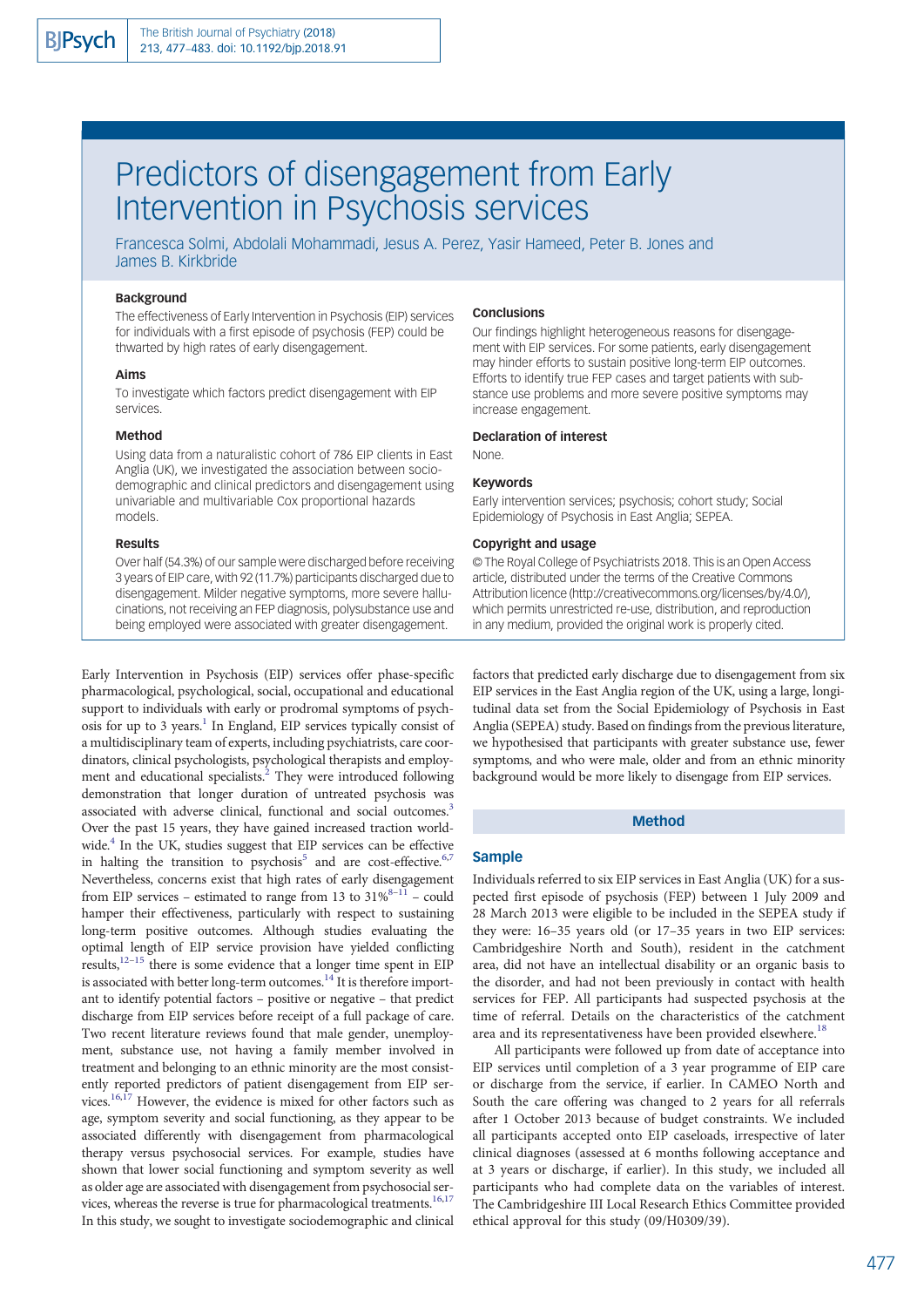# **Outcome**

Our primary outcome was time to discharge because of disengagement with services. Participants were considered as having disengaged with services after all possible ways to engage them had been explored by the clinical team. These included: appointment letters, phone calls, text messages, emails, home visits and contact with family, friends and other health, education and social care providers. This process involved several attempts (usually at least six to eight attempts over a 2–3 month period). Once all options to reengage a participant had been exhausted, a decision was made at a clinical team meeting to discharge the person to their general practitioner (GP). The person was then informed of this decision by letter, with a final offer to contact the service if they wished to reengage. Their GP was also informed of this decision.

Participants who were discharged for other reasons – e.g. because of recovery and transfer to primary care, transfer to a different EIP or mental health service, having moved out of the area or for other reasons (including death, transfer to criminal justice, discharge requested by the participant or drug-induced psychosis) – were censored at their discharge date, but were not considered as having the outcome of interest. All other participants (40.6%) were followed until receipt of 3 years of standard EIP care, including a handful of participants ( $n = 43, 5.4\%$ ) who received EIP care for longer than 3 years (median time in care of 39.7 months, interquartile range (IQR) of 37.9–41.4).

# Predictors

We included several sociodemographic and clinical factors previously associated with disengagement from EIP services as potential predictors of disengagement. Sociodemographic data were recorded during the first clinical contact with participants, using a standardised form. We included data on age at referral (16–24, 25–29 and 30–35), gender, ethnicity (White or Black and minority ethnic group, the latter including Black African, Black Caribbean, other Black and minority ethnic groups, Bangladeshi or Pakistani), country of birth (UK or outside the UK), marital status (married or divorced/separated/single) and socioeconomic status (professional, managerial or intermediate; routine or manual; student; unclassified or unemployed).

Participants received an ICD-10 (1992) diagnosis derived by using a two-stage diagnostic procedure comparing clinical and research diagnoses. Clinicians provided a diagnosis at 6 months after EIP acceptance and at discharge. Subsequently, a trained panel of 25 clinicians derived research-based diagnoses from clinical records using 90 standardised symptom items of the Operational Criteria Checklist for Psychotic Illness and Affective Illness (OPCRIT),[19](#page-6-0) a diagnostic instrument known to provide reliable ICD-10 diagnoses  $(k = 0.70)$ <sup>[20](#page-6-0)</sup> We defined and grouped OPCRITconfirmed diagnoses as follows: schizophrenia and other nonaffective psychoses (ICD-10 codes F20–F29), substance-induced psychoses (ICD-10 codes F10–F19), bipolar disorder and psychotic depression (ICD10 codes F30–F33) or, if there was no indication of FEP, any other non-psychotic psychiatric diagnosis.

Using auxiliary items from OPCRIT, we included data on presence of a family history of schizophrenia or any other mental health disorders, lack of insight (yes/no), substance abuse and dependency (none, one, two or more substances), experience of an acute psychosocial stressor prior to admission and duration of untreated illness (DUI)  $($  < 1 month, 2–3 months, 4–6 months, 7–12 months or >1 year). DUI was defined as the time elapsed from the emergence of prodromal symptoms (including any active phases of the illness during which non-drug interventions such as cognitive– behavioural therapy may have been received, if those therapies were given because of their potentially antipsychotic properties)

to the receipt of the first antipsychotic medication. If the participant did not receive medication, the DUI end-point was defined as time of first non-pharmacological treatment, discharge or time of the 6-month OPCRIT assessment, whichever came sooner. Finally, we included seven standardised indicators of symptom severity (mania, depression, delusions, hallucinations, paranoia, psychomotor poverty and first-rank delusion) following a factor analysis of OPCRIT items to identify psychopathology dimensions in this sample, derived from OPCRIT data. The methodology employed to derive these symptom scores has been described elsewhere (Kirkbride J.B., personal communication 2018).

Finally, we employed two variables to indicate waiting time prior to EIP acceptance, consistent with mandated Access and Waiting Time standards in England ( $\leq$ [2](#page-5-0) weeks or >2 weeks<sup>2</sup>) and EIP service (CAMEO North, CAMEO South, West Norfolk EIP, Central Norfolk EIP, Great Yarmouth and Waveney EIP and the former Suffolk EIP).

### Data analyses

Participants contributed to follow-up time from date of EIP acceptance until the end of the 3-year care package (2 years in CAMEO services for patients discharged after 1 October 2013) or discharge, if sooner. We used Chi-square tests and analysis of variance to describe the study sample and length of time in treatment by reason for discharge ('treatment completed', 'left EIP for other reasons' or 'disengaged with EIP').

Next, we investigated sociodemographic and clinical predictors of disengagement using Cox proportional hazard models. Participants who were discharged early from EIP for reasons other than disengagement ( $n = 375, 47.7%$ ) were right-censored and so contributed follow-up time to the analyses where they were potentially 'at-risk' of early disengagement. We ran univariable regression models for each potential predictor included in the study, after checking that the proportionality-of-hazards assumption was met. For each univariable model, we estimated Wald-test P-values and Akaike's information criteria (AIC) goodness-of-fit parameters. Age, gender, marital status and EIP centre were retained as a priori confounders. All other variables were retained for inclusion in multivariable models if they had P-values  $\leq$ 0.05. We employed a forward-fitting modelling approach, progressively including variables with larger AIC values to the multivariable model and testing superiority of each model, compared with the former, via likelihood ratio test (LRT). In post hoc analyses, we tested whether the effect of any psychotic symptoms which predicted risk of disengagement differed by the presence or absence of comorbid substance misuse, via LRT for statistical interaction, as before. As a sensitivity analysis, we ran the same models but excluded participants who did not complete the EIP care package for reasons other than disengagement from the analysis. We also re-ran the analyses using a logistic regression model (outcome: 0 = completed treatment package/left for any reason other than disengagement,  $1 =$  disengaged) as a sensitivity analysis, since this did not include length of time in treatment as an assumption. All analyses were performed using Stata version 13[.21](#page-6-0)

## Results

# Sample

We included 786 participants in our sample, representing 98.5% of the whole SEPEA study sample  $(N = 798)$  accepted into EIP care. A total of 12 (1.5%) people were excluded because of missing data on country of origin  $(n = 1)$ , discharge date  $(n = 1)$ , discharge reason ( $n = 2$ ) or marital status ( $n = 8$ ). The overall median time under EIP care was  $25.5$  months  $(IOR = 13.3-35.9)$ .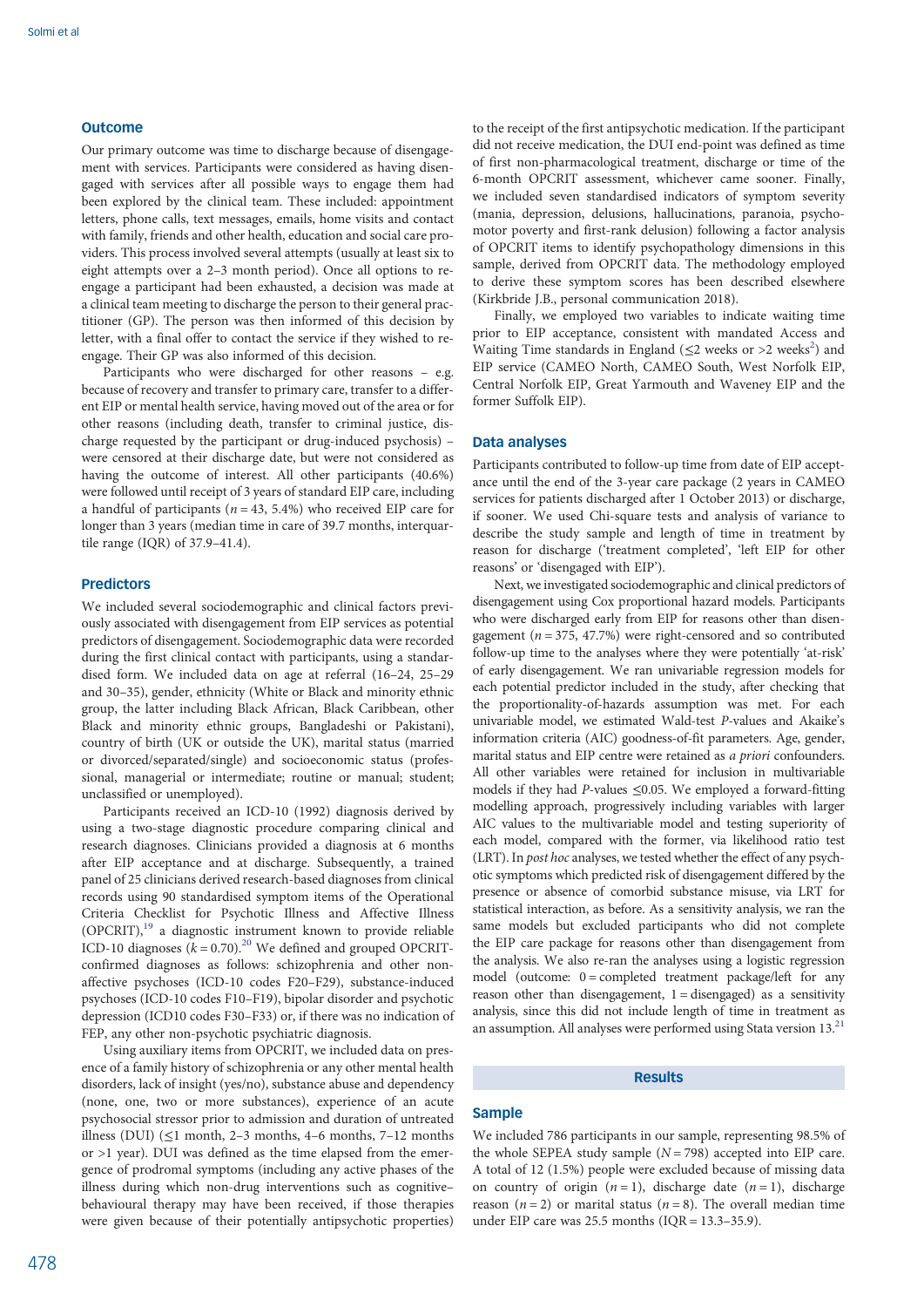As shown in [Table 1](#page-3-0), the majority of the sample was male, younger than 25 years, of White British ethnicity, born in the UK, single/divorced/separated, unemployed, had a diagnosis of schizophrenia or other non-affective psychosis, used one or more drugs, had waited longer than 2 weeks to enter treatment and had over 6 months of untreated illness.

## Rate and predictors of disengagement

A total of 467 (59.4%) participants were discharged early from EIP services in our region ([Table 2\)](#page-4-0). Of these participants, 40 (5.1%) were transferred to EIP services outside the region (meaning that at least 54.3% of our sample were discharged before receiving a full EIP care package) and 92 (11.7%) were discharged due to disengagement, our primary outcome. Other reasons for discharge ae shown in [Table 2](#page-4-0) and in a flow chart presented in Supplementary Figure 1 available at [https://doi.org/10.1192/bjp.](https://doi.org/10.1192/bjp.2018.91) [2018.91](https://doi.org/10.1192/bjp.2018.91). Participants who were discharged because they had moved out of the area had the shortest follow-up time (median 5.6 months, IQR 3.8–10.4). Participants who left the programme due to disengagement had a median follow-up time of 15.0 months (IQR 8.2–21.2) [\(Table 2](#page-4-0)).

Univariable analyses [\(Table 1\)](#page-3-0) showed that participants who were not diagnosed with FEP were more likely to be discharged due to disengagement compared with those diagnosed with non-affective psychosis. Participants in employment, with one or polysubstance misuse/dependency and those who had greater hallucinatory symptoms were also at greater risk of being discharged early from EIP services due to disengagement. Univariable analyses also suggested that participants with more severe manic symptoms, severe psychomotor poverty and first-rank delusions and a diagnosis of affective psychosis were at reduced risk of disengagement. Disengagement did not vary by other characteristics, including ethnicity, EIP service and family history of mental illness ([Table 1\)](#page-3-0).

Following multivariable modelling ([Table 3\)](#page-5-0), we found evidence that participants who did not receive an FEP diagnosis (hazard ratio 2.52, 95% CI 1.49–4.26), who had a DUI of between 5 and 8 weeks (hazard ratio 5.19, 95% CI 1.85–14.56) and who had a history of polysubstance misuse (≥2 drugs; hazard ratio 2.20, 95% CI 1.30– 3.72) were at greater risk of disengagement from EIP services. Those who were unemployed (hazard ratio 0.44, 95% CI 0.28– 0.69), with more severe psychomotor poverty (hazard ratio 0.71, 95% CI 0.57–0.88) and first-rank delusions (hazard ratio 0.74, 95% CI 0.60–0.83) were at lower risk of disengagement. We also found weak evidence that men (hazard ratio 1.61, 95% CI 0.98– 2.63,  $P = 0.06$ ), participants with more hallucinations (hazard ratio 1.24, 95% CI 0.97-1.58,  $P = 0.08$ ), those aged 30-35 years (hazard ratio 1.88, 95% CI 0.95-3.70,  $P = 0.07$ ) and those with single substance misuse (hazard ratio 1.66, 95% CI 0.94–2.94,  $P =$ 0.08) were at increased risk of disengagement. In post hoc analyses, we considered whether the increased risk of disengagement associated with more hallucinations differed between those with and without comorbid substance misuse: there was weak evidence that more severe hallucinations were associated with risk of disengagement among people without comorbid substance misuse (hazard ratio 1.64, 95% CI 1.12–2.40) but not in those with a history of substance misuse (hazard ratio 1.06, 95% CI 0.79-1.43, LRT  $P = 0.069$ ).

In sensitivity analyses we re-ran our models, excluding anyone discharged early for reasons other than disengagement. This provided similar results (data available from authors), although the risk of disengagement became stronger with male gender (hazard ratio 1.70, 95% CI 1.03–2.80) and hallucinations (hazard ratio 1.28, 95% CI 1.00–1.64). Results were similar when using logistic regression models, ignoring time in treatment (data available from authors).

# **Discussion**

## Main findings

This is the first epidemiological study in the UK to investigate sociodemographic and clinical predictors of disengagement from EIP services using a large naturalistic cohort sample. We found that over half of all clients accepted into EIP services in the East of England (54.3%) did not complete 3 years of care, which may have considerable implications for achieving sustained long-term positive outcomes following early intervention. Nonetheless, the total number of clients discharged due to disengagement was lower (11.7%). Disengagement was associated with being employed (or a student), not meeting diagnostic criteria for FEP during EIP care, having a history of polysubstance misuse or dependency, having lower levels of psychomotor poverty and fewer first-rank delusions.

# Meaning of the findings and comparisons with previous studies

Previous studies have found a proportion of service disengagement ranging between  $13^8$  and  $31\%$ .<sup>[9](#page-6-0)</sup> Although our study broadly aligns with these figures, differences in the definition of disengagement used across studies make direct comparisons difficult.<sup>[22](#page-6-0),[23](#page-6-0)</sup> For instance, we did not include patients who moved out of the catchment area  $(n = 34, 4.33%)$  in our measure of disengagement; whereas one previous study did,<sup>[10](#page-6-0)</sup> reporting a disengagement level of 24% within 12 months of admission. If we used the same definition, albeit over a 3-year period, we would have seen a total of 16% of patients disengaging. This suggests that disengagement from EIP services in the East of England may have been lower than previously found.

Nonetheless, Doyle et  $al^{22}$  $al^{22}$  $al^{22}$  and Lai and Malla<sup>[23](#page-6-0)</sup> have suggested that the heterogeneity in reported disengagement rates may partly result from the absence of an internationally recognised standard to define disengagement from EIP care. We note that other studies have used broad definitions of disengagement: discontinu-ation of EIP care despite on-going need<sup>[8](#page-5-0)</sup> (13% patients disengaged), failure to present to services despite contact being made by case manager<sup>[11](#page-6-0)</sup> (23% patients disengaged), not making contact with EIP for three consecutive months  $(28\%$  disengagement)<sup>[24](#page-6-0)</sup> and leaving the programme prior to the end of the 30 months of treat-ment (31% patients disengaged).<sup>[9](#page-6-0)</sup> The latter definition appears to be the broadest and it aligns closely with the rate of disengagement in our study when defined in this way (34%), having excluded those who were discharged due to recovery. It is also possible that heterogeneity in these estimates reflects differences in healthcare systems in different countries; with the exception of a single trial, $^{25}$  $^{25}$  $^{25}$  no study has been conducted in the UK. The lack of consistency in definition of disengagement from EIP services may hinder effective clinical service provision and makes comparability across research studies difficult. We suggest that policy guidance should be developed to allow clinicians and services to more accurately monitor and minimise service disengagement.

Despite differences in disengagement rates, our findings in relation to predictors of severity are largely in agreement with the previous literature, including lower symptom severity associated with greater disengagement.  $8-11,26$  $8-11,26$  $8-11,26$  $8-11,26$  $8-11,26$  However, in contrast to earlier studies (which mainly used scales of overall<sup>[8,](#page-5-0)[11,26](#page-6-0)</sup> or positive and negative $9,10$  $9,10$  $9,10$  symptoms), we found strong evidence of disengagement in participants with lower psychomotor poverty (i.e. negative symptoms) and fewer first-rank delusions (i.e. a positive symptom). Although this encouraging finding suggests that participants with more severe psychopathologies are successfully retained in EIP, it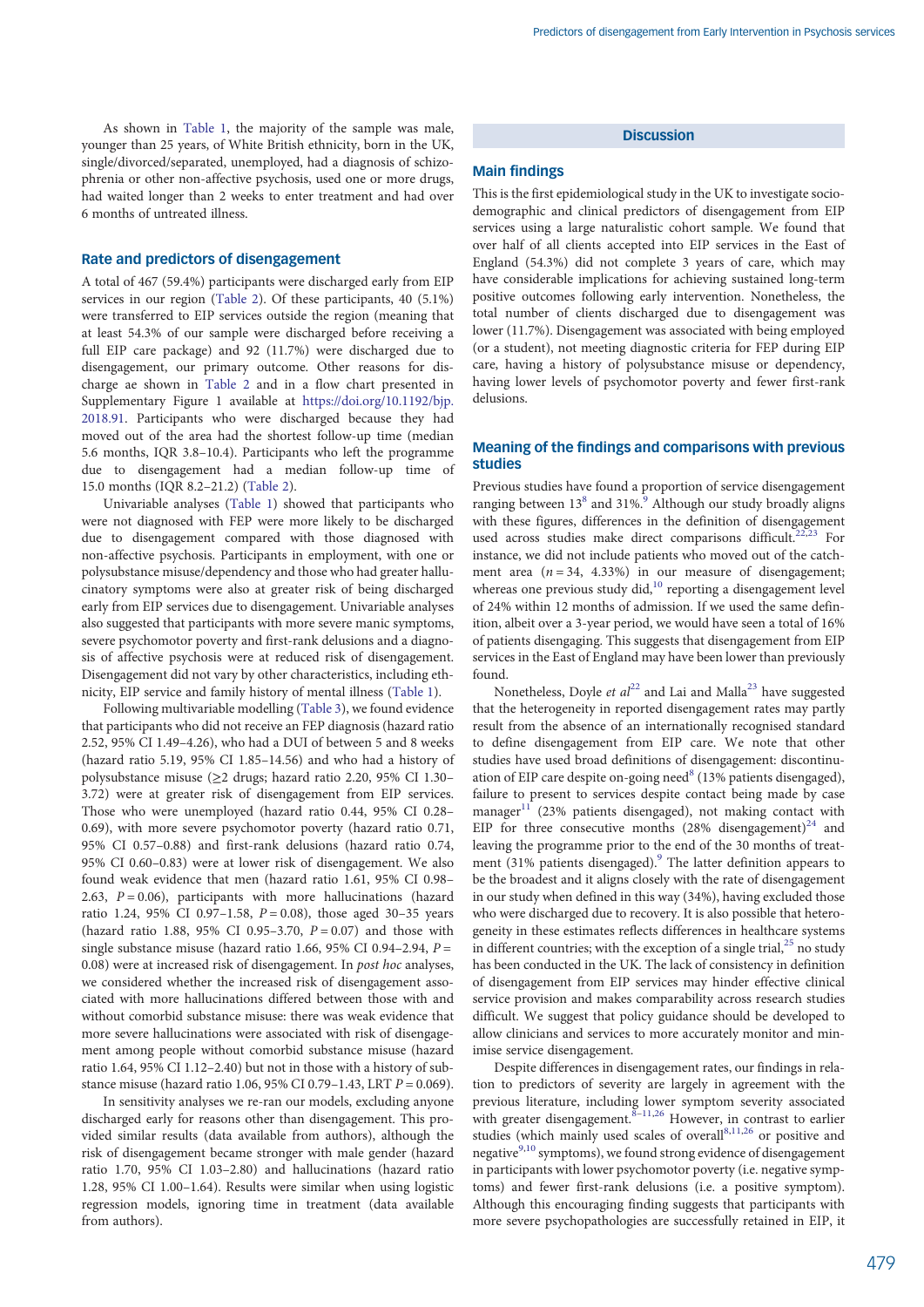<span id="page-3-0"></span>

| Type of disengagement from EIP<br>Left EIP for<br>Completed<br><b>Disengaged</b><br>with EIP<br>treatment<br>other reasons<br>$n$ (%)<br>$n$ (%)<br>$n$ (%)<br>P-value $(\chi^2)$<br>ratio (95% CI)<br>319 (40.6)<br>375 (47.7)<br>92 (11.7)<br>Disengagement<br>Gender<br>0.2<br>Female<br>117 (36.7)<br>129 (34.4)<br>25 (27.2)<br>Ref<br>Male<br>202 (63.3)<br>246 (65.6)<br>67(72.8)<br>Age<br>$16 - 19$<br>0.8<br>Ref<br>98 (30.7)<br>115 (30.7)<br>27 (29.3)<br>$20 - 24$<br>110 (34.5)<br>141 (37.6)<br>31 (33.7)<br>$0.95(0.57 - 1.60)$<br>$25 - 29$<br>67 (21.0)<br>77 (20.5)<br>18 (19.6)<br>$0.96(0.53 - 1.73)$<br>$30 - 35$<br>16 (17.4)<br>44 (13.8)<br>42 (11.2)<br>1.40 (0.75-2.59)<br>Ethnicity<br>0.06<br>White British<br>253 (79.3)<br>283 (75.5)<br>70 (76.1)<br>Ref<br>White other<br>18(5.6)<br>47 (12.5)<br>7(7.6)<br><b>Black</b><br>18(5.6)<br>10(2.7)<br>6(6.5)<br>1.53 (0.66-3.51)<br>Other Black and minority ethnic<br>19 (5.9)<br>26 (6.9)<br>6(6.5)<br>$1.13(0.49 - 2.60)$<br>Bangladeshi/Pakistani<br>11(3.4)<br>9(2.4)<br>3(3.3)<br>1.26 (0.40-3.99)<br>Country of Birth<br>0.05<br>UK<br>284 (89.0)<br>311 (82.9)<br>82 (89.1)<br>Ref<br>Outside UK<br>35 (11.0)<br>10 (10.9)<br>64 (17.1)<br>Marital status<br>0.2<br>Married<br>34 (10.7)<br>32(8.5)<br>5(5.4)<br>Ref<br>Single/divorced/separated<br>285 (89.3)<br>87 (94.6)<br>343 (91.5)<br>1.89 (0.77-4.65)<br>Employment<br>Student/employed<br>104 (32.6)<br>170 (45.3)<br>46 (50.0)<br>< 0.0001<br>Ref<br>Unemployed<br>215 (67.4)<br>205 (54.7)<br>46 (50.0)<br>Social class<br>0.29<br>Managerial/intermediate<br>59 (18.5)<br>92 (24.5)<br>17 (18.5)<br>Ref<br>Routine/manual<br>1.29 (0.74-2.28)<br>131 (41.1)<br>136 (36.3)<br>41 (44.6)<br>Student<br>64 (20.1)<br>85 (22.7)<br>19 (20.7)<br>$1.08(0.56 - 2.07)$<br>Unclassified/unemployed<br>65 (20.3)<br>15 (16.3)<br>62(16.5)<br>Diagnosis<br>No FEP<br>22(6.9)<br>22 (23.9)<br>< 0.0001<br>64 (17.1)<br>Non-affective psychosis (F20-29)<br>63 (68.5)<br>Ref<br>244 (76.5)<br>258 (68.8)<br>Affective psychoses (F30-33)<br>34(9.1)<br>4(4.4)<br>$0.41(0.14 - 1.12)$<br>45 (14.1)<br>Substance-induced psychosis (F10-19)<br>8(2.5)<br>19 (5.0)<br>3(3.2)<br>1.06 (0.33-3.38)<br>Number of drugs used<br>0.02<br>None<br>167 (52.4)<br>31 (33.7)<br>Ref<br>186 (49.6)<br>70 (21.9)<br>One<br>76 (20.3)<br>23 (25.0)<br>82 (25.7)<br>113 (30.1)<br>38 (41.3)<br>Two or more<br>Family history of schizophrenia<br>0.89<br><b>No</b><br>277 (86.8)<br>321 (85.6)<br>79 (85.9)<br>Ref<br>Yes<br>42 (13.2)<br>13(14.1)<br>54 (14.4)<br>Family history mental health<br>181 (56.7)<br>51 (55.4)<br>0.63<br>Ref<br>No<br>224 (59.7)<br>Yes<br>138 (43.3)<br>151 (40.3)<br>41 (44.6)<br>Acute psychosocial stressor<br>0.22<br>231 (61.6)<br>57 (62.0)<br>Ref<br>No.<br>216 (67.7)<br>Yes<br>103 (32.3)<br>35 (38.0)<br>144 (38.4)<br>$1.16(0.76 - 1.77)$<br>Insight<br>227 (71.2)<br>286 (76.3)<br>76 (82.6)<br>0.06<br>Ref<br>No.<br>Yes<br>92 (28.8)<br>89 (23.7)<br>16 (17.4)<br>Waiting time<br>Up to 2 weeks<br>153 (48.0)<br>40 (43.5)<br>0.57<br>Ref<br>186 (49.6)<br>More than 2 weeks<br>166 (52.0)<br>189 (50.4)<br>52 (56.5)<br>$1.16(0.77 - 1.76)$<br>EIP centre<br>7(7.6)<br>< 0.0001<br>Ref<br><b>CAMEO North</b><br>44 (13.8)<br>53 (14.1)<br>18 (19.6)<br>CAMEO South<br>70 (21.9)<br>86 (22.9)<br>West Norfolk<br>10(3.1)<br>30(8.0)<br>6(6.5)<br>1.76 (0.59-5.23)<br>Central Norfolk<br>80 (25.1)<br>22 (23.9)<br>44 (11.7)<br>1.78 (0.76-4.18)<br>9(9.8)<br>Great Yarmouth and Waveney<br>52 (16.3)<br>31(8.3)<br>$1.15(0.43 - 3.08)$<br>Suffolk<br>63 (19.8)<br>30(32.6)<br>131 (34.9)<br>Duration untreated illness<br>0.01<br>Ref<br>Up to 4 weeks<br>24 (7.5)<br>59 (15.7)<br>6(6.5) | Sample characteristics by disengagement from EIP care<br>Table 1 |  |  |                                         |
|-------------------------------------------------------------------------------------------------------------------------------------------------------------------------------------------------------------------------------------------------------------------------------------------------------------------------------------------------------------------------------------------------------------------------------------------------------------------------------------------------------------------------------------------------------------------------------------------------------------------------------------------------------------------------------------------------------------------------------------------------------------------------------------------------------------------------------------------------------------------------------------------------------------------------------------------------------------------------------------------------------------------------------------------------------------------------------------------------------------------------------------------------------------------------------------------------------------------------------------------------------------------------------------------------------------------------------------------------------------------------------------------------------------------------------------------------------------------------------------------------------------------------------------------------------------------------------------------------------------------------------------------------------------------------------------------------------------------------------------------------------------------------------------------------------------------------------------------------------------------------------------------------------------------------------------------------------------------------------------------------------------------------------------------------------------------------------------------------------------------------------------------------------------------------------------------------------------------------------------------------------------------------------------------------------------------------------------------------------------------------------------------------------------------------------------------------------------------------------------------------------------------------------------------------------------------------------------------------------------------------------------------------------------------------------------------------------------------------------------------------------------------------------------------------------------------------------------------------------------------------------------------------------------------------------------------------------------------------------------------------------------------------------------------------------------------------------------------------------------------------------------------------------------------------------------------------------------------------------------------------------------------------------------------------------------------------------------------------------------------------------------------------------------------------------------------------------------------------------------------------------------------------------------------------------------------------------------------------------------------------------------------------------------------------------------------------------------------------------------------------------------|------------------------------------------------------------------|--|--|-----------------------------------------|
|                                                                                                                                                                                                                                                                                                                                                                                                                                                                                                                                                                                                                                                                                                                                                                                                                                                                                                                                                                                                                                                                                                                                                                                                                                                                                                                                                                                                                                                                                                                                                                                                                                                                                                                                                                                                                                                                                                                                                                                                                                                                                                                                                                                                                                                                                                                                                                                                                                                                                                                                                                                                                                                                                                                                                                                                                                                                                                                                                                                                                                                                                                                                                                                                                                                                                                                                                                                                                                                                                                                                                                                                                                                                                                                                                             |                                                                  |  |  |                                         |
|                                                                                                                                                                                                                                                                                                                                                                                                                                                                                                                                                                                                                                                                                                                                                                                                                                                                                                                                                                                                                                                                                                                                                                                                                                                                                                                                                                                                                                                                                                                                                                                                                                                                                                                                                                                                                                                                                                                                                                                                                                                                                                                                                                                                                                                                                                                                                                                                                                                                                                                                                                                                                                                                                                                                                                                                                                                                                                                                                                                                                                                                                                                                                                                                                                                                                                                                                                                                                                                                                                                                                                                                                                                                                                                                                             |                                                                  |  |  |                                         |
|                                                                                                                                                                                                                                                                                                                                                                                                                                                                                                                                                                                                                                                                                                                                                                                                                                                                                                                                                                                                                                                                                                                                                                                                                                                                                                                                                                                                                                                                                                                                                                                                                                                                                                                                                                                                                                                                                                                                                                                                                                                                                                                                                                                                                                                                                                                                                                                                                                                                                                                                                                                                                                                                                                                                                                                                                                                                                                                                                                                                                                                                                                                                                                                                                                                                                                                                                                                                                                                                                                                                                                                                                                                                                                                                                             |                                                                  |  |  | Univariable hazard                      |
|                                                                                                                                                                                                                                                                                                                                                                                                                                                                                                                                                                                                                                                                                                                                                                                                                                                                                                                                                                                                                                                                                                                                                                                                                                                                                                                                                                                                                                                                                                                                                                                                                                                                                                                                                                                                                                                                                                                                                                                                                                                                                                                                                                                                                                                                                                                                                                                                                                                                                                                                                                                                                                                                                                                                                                                                                                                                                                                                                                                                                                                                                                                                                                                                                                                                                                                                                                                                                                                                                                                                                                                                                                                                                                                                                             |                                                                  |  |  |                                         |
|                                                                                                                                                                                                                                                                                                                                                                                                                                                                                                                                                                                                                                                                                                                                                                                                                                                                                                                                                                                                                                                                                                                                                                                                                                                                                                                                                                                                                                                                                                                                                                                                                                                                                                                                                                                                                                                                                                                                                                                                                                                                                                                                                                                                                                                                                                                                                                                                                                                                                                                                                                                                                                                                                                                                                                                                                                                                                                                                                                                                                                                                                                                                                                                                                                                                                                                                                                                                                                                                                                                                                                                                                                                                                                                                                             |                                                                  |  |  |                                         |
|                                                                                                                                                                                                                                                                                                                                                                                                                                                                                                                                                                                                                                                                                                                                                                                                                                                                                                                                                                                                                                                                                                                                                                                                                                                                                                                                                                                                                                                                                                                                                                                                                                                                                                                                                                                                                                                                                                                                                                                                                                                                                                                                                                                                                                                                                                                                                                                                                                                                                                                                                                                                                                                                                                                                                                                                                                                                                                                                                                                                                                                                                                                                                                                                                                                                                                                                                                                                                                                                                                                                                                                                                                                                                                                                                             |                                                                  |  |  |                                         |
|                                                                                                                                                                                                                                                                                                                                                                                                                                                                                                                                                                                                                                                                                                                                                                                                                                                                                                                                                                                                                                                                                                                                                                                                                                                                                                                                                                                                                                                                                                                                                                                                                                                                                                                                                                                                                                                                                                                                                                                                                                                                                                                                                                                                                                                                                                                                                                                                                                                                                                                                                                                                                                                                                                                                                                                                                                                                                                                                                                                                                                                                                                                                                                                                                                                                                                                                                                                                                                                                                                                                                                                                                                                                                                                                                             |                                                                  |  |  | 1.45 (0.92-2.30)                        |
|                                                                                                                                                                                                                                                                                                                                                                                                                                                                                                                                                                                                                                                                                                                                                                                                                                                                                                                                                                                                                                                                                                                                                                                                                                                                                                                                                                                                                                                                                                                                                                                                                                                                                                                                                                                                                                                                                                                                                                                                                                                                                                                                                                                                                                                                                                                                                                                                                                                                                                                                                                                                                                                                                                                                                                                                                                                                                                                                                                                                                                                                                                                                                                                                                                                                                                                                                                                                                                                                                                                                                                                                                                                                                                                                                             |                                                                  |  |  |                                         |
|                                                                                                                                                                                                                                                                                                                                                                                                                                                                                                                                                                                                                                                                                                                                                                                                                                                                                                                                                                                                                                                                                                                                                                                                                                                                                                                                                                                                                                                                                                                                                                                                                                                                                                                                                                                                                                                                                                                                                                                                                                                                                                                                                                                                                                                                                                                                                                                                                                                                                                                                                                                                                                                                                                                                                                                                                                                                                                                                                                                                                                                                                                                                                                                                                                                                                                                                                                                                                                                                                                                                                                                                                                                                                                                                                             |                                                                  |  |  |                                         |
|                                                                                                                                                                                                                                                                                                                                                                                                                                                                                                                                                                                                                                                                                                                                                                                                                                                                                                                                                                                                                                                                                                                                                                                                                                                                                                                                                                                                                                                                                                                                                                                                                                                                                                                                                                                                                                                                                                                                                                                                                                                                                                                                                                                                                                                                                                                                                                                                                                                                                                                                                                                                                                                                                                                                                                                                                                                                                                                                                                                                                                                                                                                                                                                                                                                                                                                                                                                                                                                                                                                                                                                                                                                                                                                                                             |                                                                  |  |  |                                         |
|                                                                                                                                                                                                                                                                                                                                                                                                                                                                                                                                                                                                                                                                                                                                                                                                                                                                                                                                                                                                                                                                                                                                                                                                                                                                                                                                                                                                                                                                                                                                                                                                                                                                                                                                                                                                                                                                                                                                                                                                                                                                                                                                                                                                                                                                                                                                                                                                                                                                                                                                                                                                                                                                                                                                                                                                                                                                                                                                                                                                                                                                                                                                                                                                                                                                                                                                                                                                                                                                                                                                                                                                                                                                                                                                                             |                                                                  |  |  |                                         |
|                                                                                                                                                                                                                                                                                                                                                                                                                                                                                                                                                                                                                                                                                                                                                                                                                                                                                                                                                                                                                                                                                                                                                                                                                                                                                                                                                                                                                                                                                                                                                                                                                                                                                                                                                                                                                                                                                                                                                                                                                                                                                                                                                                                                                                                                                                                                                                                                                                                                                                                                                                                                                                                                                                                                                                                                                                                                                                                                                                                                                                                                                                                                                                                                                                                                                                                                                                                                                                                                                                                                                                                                                                                                                                                                                             |                                                                  |  |  |                                         |
|                                                                                                                                                                                                                                                                                                                                                                                                                                                                                                                                                                                                                                                                                                                                                                                                                                                                                                                                                                                                                                                                                                                                                                                                                                                                                                                                                                                                                                                                                                                                                                                                                                                                                                                                                                                                                                                                                                                                                                                                                                                                                                                                                                                                                                                                                                                                                                                                                                                                                                                                                                                                                                                                                                                                                                                                                                                                                                                                                                                                                                                                                                                                                                                                                                                                                                                                                                                                                                                                                                                                                                                                                                                                                                                                                             |                                                                  |  |  |                                         |
|                                                                                                                                                                                                                                                                                                                                                                                                                                                                                                                                                                                                                                                                                                                                                                                                                                                                                                                                                                                                                                                                                                                                                                                                                                                                                                                                                                                                                                                                                                                                                                                                                                                                                                                                                                                                                                                                                                                                                                                                                                                                                                                                                                                                                                                                                                                                                                                                                                                                                                                                                                                                                                                                                                                                                                                                                                                                                                                                                                                                                                                                                                                                                                                                                                                                                                                                                                                                                                                                                                                                                                                                                                                                                                                                                             |                                                                  |  |  | $1.13(0.52 - 2.47)$                     |
|                                                                                                                                                                                                                                                                                                                                                                                                                                                                                                                                                                                                                                                                                                                                                                                                                                                                                                                                                                                                                                                                                                                                                                                                                                                                                                                                                                                                                                                                                                                                                                                                                                                                                                                                                                                                                                                                                                                                                                                                                                                                                                                                                                                                                                                                                                                                                                                                                                                                                                                                                                                                                                                                                                                                                                                                                                                                                                                                                                                                                                                                                                                                                                                                                                                                                                                                                                                                                                                                                                                                                                                                                                                                                                                                                             |                                                                  |  |  |                                         |
|                                                                                                                                                                                                                                                                                                                                                                                                                                                                                                                                                                                                                                                                                                                                                                                                                                                                                                                                                                                                                                                                                                                                                                                                                                                                                                                                                                                                                                                                                                                                                                                                                                                                                                                                                                                                                                                                                                                                                                                                                                                                                                                                                                                                                                                                                                                                                                                                                                                                                                                                                                                                                                                                                                                                                                                                                                                                                                                                                                                                                                                                                                                                                                                                                                                                                                                                                                                                                                                                                                                                                                                                                                                                                                                                                             |                                                                  |  |  |                                         |
|                                                                                                                                                                                                                                                                                                                                                                                                                                                                                                                                                                                                                                                                                                                                                                                                                                                                                                                                                                                                                                                                                                                                                                                                                                                                                                                                                                                                                                                                                                                                                                                                                                                                                                                                                                                                                                                                                                                                                                                                                                                                                                                                                                                                                                                                                                                                                                                                                                                                                                                                                                                                                                                                                                                                                                                                                                                                                                                                                                                                                                                                                                                                                                                                                                                                                                                                                                                                                                                                                                                                                                                                                                                                                                                                                             |                                                                  |  |  |                                         |
|                                                                                                                                                                                                                                                                                                                                                                                                                                                                                                                                                                                                                                                                                                                                                                                                                                                                                                                                                                                                                                                                                                                                                                                                                                                                                                                                                                                                                                                                                                                                                                                                                                                                                                                                                                                                                                                                                                                                                                                                                                                                                                                                                                                                                                                                                                                                                                                                                                                                                                                                                                                                                                                                                                                                                                                                                                                                                                                                                                                                                                                                                                                                                                                                                                                                                                                                                                                                                                                                                                                                                                                                                                                                                                                                                             |                                                                  |  |  |                                         |
|                                                                                                                                                                                                                                                                                                                                                                                                                                                                                                                                                                                                                                                                                                                                                                                                                                                                                                                                                                                                                                                                                                                                                                                                                                                                                                                                                                                                                                                                                                                                                                                                                                                                                                                                                                                                                                                                                                                                                                                                                                                                                                                                                                                                                                                                                                                                                                                                                                                                                                                                                                                                                                                                                                                                                                                                                                                                                                                                                                                                                                                                                                                                                                                                                                                                                                                                                                                                                                                                                                                                                                                                                                                                                                                                                             |                                                                  |  |  | $0.96(0.50 - 1.88)$                     |
|                                                                                                                                                                                                                                                                                                                                                                                                                                                                                                                                                                                                                                                                                                                                                                                                                                                                                                                                                                                                                                                                                                                                                                                                                                                                                                                                                                                                                                                                                                                                                                                                                                                                                                                                                                                                                                                                                                                                                                                                                                                                                                                                                                                                                                                                                                                                                                                                                                                                                                                                                                                                                                                                                                                                                                                                                                                                                                                                                                                                                                                                                                                                                                                                                                                                                                                                                                                                                                                                                                                                                                                                                                                                                                                                                             |                                                                  |  |  |                                         |
|                                                                                                                                                                                                                                                                                                                                                                                                                                                                                                                                                                                                                                                                                                                                                                                                                                                                                                                                                                                                                                                                                                                                                                                                                                                                                                                                                                                                                                                                                                                                                                                                                                                                                                                                                                                                                                                                                                                                                                                                                                                                                                                                                                                                                                                                                                                                                                                                                                                                                                                                                                                                                                                                                                                                                                                                                                                                                                                                                                                                                                                                                                                                                                                                                                                                                                                                                                                                                                                                                                                                                                                                                                                                                                                                                             |                                                                  |  |  |                                         |
|                                                                                                                                                                                                                                                                                                                                                                                                                                                                                                                                                                                                                                                                                                                                                                                                                                                                                                                                                                                                                                                                                                                                                                                                                                                                                                                                                                                                                                                                                                                                                                                                                                                                                                                                                                                                                                                                                                                                                                                                                                                                                                                                                                                                                                                                                                                                                                                                                                                                                                                                                                                                                                                                                                                                                                                                                                                                                                                                                                                                                                                                                                                                                                                                                                                                                                                                                                                                                                                                                                                                                                                                                                                                                                                                                             |                                                                  |  |  |                                         |
|                                                                                                                                                                                                                                                                                                                                                                                                                                                                                                                                                                                                                                                                                                                                                                                                                                                                                                                                                                                                                                                                                                                                                                                                                                                                                                                                                                                                                                                                                                                                                                                                                                                                                                                                                                                                                                                                                                                                                                                                                                                                                                                                                                                                                                                                                                                                                                                                                                                                                                                                                                                                                                                                                                                                                                                                                                                                                                                                                                                                                                                                                                                                                                                                                                                                                                                                                                                                                                                                                                                                                                                                                                                                                                                                                             |                                                                  |  |  |                                         |
|                                                                                                                                                                                                                                                                                                                                                                                                                                                                                                                                                                                                                                                                                                                                                                                                                                                                                                                                                                                                                                                                                                                                                                                                                                                                                                                                                                                                                                                                                                                                                                                                                                                                                                                                                                                                                                                                                                                                                                                                                                                                                                                                                                                                                                                                                                                                                                                                                                                                                                                                                                                                                                                                                                                                                                                                                                                                                                                                                                                                                                                                                                                                                                                                                                                                                                                                                                                                                                                                                                                                                                                                                                                                                                                                                             |                                                                  |  |  | $0.59$ (0.39-0.89)*                     |
|                                                                                                                                                                                                                                                                                                                                                                                                                                                                                                                                                                                                                                                                                                                                                                                                                                                                                                                                                                                                                                                                                                                                                                                                                                                                                                                                                                                                                                                                                                                                                                                                                                                                                                                                                                                                                                                                                                                                                                                                                                                                                                                                                                                                                                                                                                                                                                                                                                                                                                                                                                                                                                                                                                                                                                                                                                                                                                                                                                                                                                                                                                                                                                                                                                                                                                                                                                                                                                                                                                                                                                                                                                                                                                                                                             |                                                                  |  |  |                                         |
|                                                                                                                                                                                                                                                                                                                                                                                                                                                                                                                                                                                                                                                                                                                                                                                                                                                                                                                                                                                                                                                                                                                                                                                                                                                                                                                                                                                                                                                                                                                                                                                                                                                                                                                                                                                                                                                                                                                                                                                                                                                                                                                                                                                                                                                                                                                                                                                                                                                                                                                                                                                                                                                                                                                                                                                                                                                                                                                                                                                                                                                                                                                                                                                                                                                                                                                                                                                                                                                                                                                                                                                                                                                                                                                                                             |                                                                  |  |  |                                         |
|                                                                                                                                                                                                                                                                                                                                                                                                                                                                                                                                                                                                                                                                                                                                                                                                                                                                                                                                                                                                                                                                                                                                                                                                                                                                                                                                                                                                                                                                                                                                                                                                                                                                                                                                                                                                                                                                                                                                                                                                                                                                                                                                                                                                                                                                                                                                                                                                                                                                                                                                                                                                                                                                                                                                                                                                                                                                                                                                                                                                                                                                                                                                                                                                                                                                                                                                                                                                                                                                                                                                                                                                                                                                                                                                                             |                                                                  |  |  |                                         |
|                                                                                                                                                                                                                                                                                                                                                                                                                                                                                                                                                                                                                                                                                                                                                                                                                                                                                                                                                                                                                                                                                                                                                                                                                                                                                                                                                                                                                                                                                                                                                                                                                                                                                                                                                                                                                                                                                                                                                                                                                                                                                                                                                                                                                                                                                                                                                                                                                                                                                                                                                                                                                                                                                                                                                                                                                                                                                                                                                                                                                                                                                                                                                                                                                                                                                                                                                                                                                                                                                                                                                                                                                                                                                                                                                             |                                                                  |  |  | $0.98(0.49 - 1.96)$                     |
|                                                                                                                                                                                                                                                                                                                                                                                                                                                                                                                                                                                                                                                                                                                                                                                                                                                                                                                                                                                                                                                                                                                                                                                                                                                                                                                                                                                                                                                                                                                                                                                                                                                                                                                                                                                                                                                                                                                                                                                                                                                                                                                                                                                                                                                                                                                                                                                                                                                                                                                                                                                                                                                                                                                                                                                                                                                                                                                                                                                                                                                                                                                                                                                                                                                                                                                                                                                                                                                                                                                                                                                                                                                                                                                                                             |                                                                  |  |  |                                         |
|                                                                                                                                                                                                                                                                                                                                                                                                                                                                                                                                                                                                                                                                                                                                                                                                                                                                                                                                                                                                                                                                                                                                                                                                                                                                                                                                                                                                                                                                                                                                                                                                                                                                                                                                                                                                                                                                                                                                                                                                                                                                                                                                                                                                                                                                                                                                                                                                                                                                                                                                                                                                                                                                                                                                                                                                                                                                                                                                                                                                                                                                                                                                                                                                                                                                                                                                                                                                                                                                                                                                                                                                                                                                                                                                                             |                                                                  |  |  | $2.29$ (1.41-3.72)*                     |
|                                                                                                                                                                                                                                                                                                                                                                                                                                                                                                                                                                                                                                                                                                                                                                                                                                                                                                                                                                                                                                                                                                                                                                                                                                                                                                                                                                                                                                                                                                                                                                                                                                                                                                                                                                                                                                                                                                                                                                                                                                                                                                                                                                                                                                                                                                                                                                                                                                                                                                                                                                                                                                                                                                                                                                                                                                                                                                                                                                                                                                                                                                                                                                                                                                                                                                                                                                                                                                                                                                                                                                                                                                                                                                                                                             |                                                                  |  |  |                                         |
|                                                                                                                                                                                                                                                                                                                                                                                                                                                                                                                                                                                                                                                                                                                                                                                                                                                                                                                                                                                                                                                                                                                                                                                                                                                                                                                                                                                                                                                                                                                                                                                                                                                                                                                                                                                                                                                                                                                                                                                                                                                                                                                                                                                                                                                                                                                                                                                                                                                                                                                                                                                                                                                                                                                                                                                                                                                                                                                                                                                                                                                                                                                                                                                                                                                                                                                                                                                                                                                                                                                                                                                                                                                                                                                                                             |                                                                  |  |  |                                         |
|                                                                                                                                                                                                                                                                                                                                                                                                                                                                                                                                                                                                                                                                                                                                                                                                                                                                                                                                                                                                                                                                                                                                                                                                                                                                                                                                                                                                                                                                                                                                                                                                                                                                                                                                                                                                                                                                                                                                                                                                                                                                                                                                                                                                                                                                                                                                                                                                                                                                                                                                                                                                                                                                                                                                                                                                                                                                                                                                                                                                                                                                                                                                                                                                                                                                                                                                                                                                                                                                                                                                                                                                                                                                                                                                                             |                                                                  |  |  |                                         |
|                                                                                                                                                                                                                                                                                                                                                                                                                                                                                                                                                                                                                                                                                                                                                                                                                                                                                                                                                                                                                                                                                                                                                                                                                                                                                                                                                                                                                                                                                                                                                                                                                                                                                                                                                                                                                                                                                                                                                                                                                                                                                                                                                                                                                                                                                                                                                                                                                                                                                                                                                                                                                                                                                                                                                                                                                                                                                                                                                                                                                                                                                                                                                                                                                                                                                                                                                                                                                                                                                                                                                                                                                                                                                                                                                             |                                                                  |  |  |                                         |
|                                                                                                                                                                                                                                                                                                                                                                                                                                                                                                                                                                                                                                                                                                                                                                                                                                                                                                                                                                                                                                                                                                                                                                                                                                                                                                                                                                                                                                                                                                                                                                                                                                                                                                                                                                                                                                                                                                                                                                                                                                                                                                                                                                                                                                                                                                                                                                                                                                                                                                                                                                                                                                                                                                                                                                                                                                                                                                                                                                                                                                                                                                                                                                                                                                                                                                                                                                                                                                                                                                                                                                                                                                                                                                                                                             |                                                                  |  |  | $1.74$ (1.01-2.98)*                     |
|                                                                                                                                                                                                                                                                                                                                                                                                                                                                                                                                                                                                                                                                                                                                                                                                                                                                                                                                                                                                                                                                                                                                                                                                                                                                                                                                                                                                                                                                                                                                                                                                                                                                                                                                                                                                                                                                                                                                                                                                                                                                                                                                                                                                                                                                                                                                                                                                                                                                                                                                                                                                                                                                                                                                                                                                                                                                                                                                                                                                                                                                                                                                                                                                                                                                                                                                                                                                                                                                                                                                                                                                                                                                                                                                                             |                                                                  |  |  | 2.30 (1.43-3.70)*                       |
|                                                                                                                                                                                                                                                                                                                                                                                                                                                                                                                                                                                                                                                                                                                                                                                                                                                                                                                                                                                                                                                                                                                                                                                                                                                                                                                                                                                                                                                                                                                                                                                                                                                                                                                                                                                                                                                                                                                                                                                                                                                                                                                                                                                                                                                                                                                                                                                                                                                                                                                                                                                                                                                                                                                                                                                                                                                                                                                                                                                                                                                                                                                                                                                                                                                                                                                                                                                                                                                                                                                                                                                                                                                                                                                                                             |                                                                  |  |  |                                         |
|                                                                                                                                                                                                                                                                                                                                                                                                                                                                                                                                                                                                                                                                                                                                                                                                                                                                                                                                                                                                                                                                                                                                                                                                                                                                                                                                                                                                                                                                                                                                                                                                                                                                                                                                                                                                                                                                                                                                                                                                                                                                                                                                                                                                                                                                                                                                                                                                                                                                                                                                                                                                                                                                                                                                                                                                                                                                                                                                                                                                                                                                                                                                                                                                                                                                                                                                                                                                                                                                                                                                                                                                                                                                                                                                                             |                                                                  |  |  | 1.05 (0.58-1.88)                        |
|                                                                                                                                                                                                                                                                                                                                                                                                                                                                                                                                                                                                                                                                                                                                                                                                                                                                                                                                                                                                                                                                                                                                                                                                                                                                                                                                                                                                                                                                                                                                                                                                                                                                                                                                                                                                                                                                                                                                                                                                                                                                                                                                                                                                                                                                                                                                                                                                                                                                                                                                                                                                                                                                                                                                                                                                                                                                                                                                                                                                                                                                                                                                                                                                                                                                                                                                                                                                                                                                                                                                                                                                                                                                                                                                                             |                                                                  |  |  |                                         |
|                                                                                                                                                                                                                                                                                                                                                                                                                                                                                                                                                                                                                                                                                                                                                                                                                                                                                                                                                                                                                                                                                                                                                                                                                                                                                                                                                                                                                                                                                                                                                                                                                                                                                                                                                                                                                                                                                                                                                                                                                                                                                                                                                                                                                                                                                                                                                                                                                                                                                                                                                                                                                                                                                                                                                                                                                                                                                                                                                                                                                                                                                                                                                                                                                                                                                                                                                                                                                                                                                                                                                                                                                                                                                                                                                             |                                                                  |  |  |                                         |
|                                                                                                                                                                                                                                                                                                                                                                                                                                                                                                                                                                                                                                                                                                                                                                                                                                                                                                                                                                                                                                                                                                                                                                                                                                                                                                                                                                                                                                                                                                                                                                                                                                                                                                                                                                                                                                                                                                                                                                                                                                                                                                                                                                                                                                                                                                                                                                                                                                                                                                                                                                                                                                                                                                                                                                                                                                                                                                                                                                                                                                                                                                                                                                                                                                                                                                                                                                                                                                                                                                                                                                                                                                                                                                                                                             |                                                                  |  |  | 1.09 (0.72-1.64)                        |
|                                                                                                                                                                                                                                                                                                                                                                                                                                                                                                                                                                                                                                                                                                                                                                                                                                                                                                                                                                                                                                                                                                                                                                                                                                                                                                                                                                                                                                                                                                                                                                                                                                                                                                                                                                                                                                                                                                                                                                                                                                                                                                                                                                                                                                                                                                                                                                                                                                                                                                                                                                                                                                                                                                                                                                                                                                                                                                                                                                                                                                                                                                                                                                                                                                                                                                                                                                                                                                                                                                                                                                                                                                                                                                                                                             |                                                                  |  |  |                                         |
|                                                                                                                                                                                                                                                                                                                                                                                                                                                                                                                                                                                                                                                                                                                                                                                                                                                                                                                                                                                                                                                                                                                                                                                                                                                                                                                                                                                                                                                                                                                                                                                                                                                                                                                                                                                                                                                                                                                                                                                                                                                                                                                                                                                                                                                                                                                                                                                                                                                                                                                                                                                                                                                                                                                                                                                                                                                                                                                                                                                                                                                                                                                                                                                                                                                                                                                                                                                                                                                                                                                                                                                                                                                                                                                                                             |                                                                  |  |  |                                         |
|                                                                                                                                                                                                                                                                                                                                                                                                                                                                                                                                                                                                                                                                                                                                                                                                                                                                                                                                                                                                                                                                                                                                                                                                                                                                                                                                                                                                                                                                                                                                                                                                                                                                                                                                                                                                                                                                                                                                                                                                                                                                                                                                                                                                                                                                                                                                                                                                                                                                                                                                                                                                                                                                                                                                                                                                                                                                                                                                                                                                                                                                                                                                                                                                                                                                                                                                                                                                                                                                                                                                                                                                                                                                                                                                                             |                                                                  |  |  |                                         |
|                                                                                                                                                                                                                                                                                                                                                                                                                                                                                                                                                                                                                                                                                                                                                                                                                                                                                                                                                                                                                                                                                                                                                                                                                                                                                                                                                                                                                                                                                                                                                                                                                                                                                                                                                                                                                                                                                                                                                                                                                                                                                                                                                                                                                                                                                                                                                                                                                                                                                                                                                                                                                                                                                                                                                                                                                                                                                                                                                                                                                                                                                                                                                                                                                                                                                                                                                                                                                                                                                                                                                                                                                                                                                                                                                             |                                                                  |  |  |                                         |
|                                                                                                                                                                                                                                                                                                                                                                                                                                                                                                                                                                                                                                                                                                                                                                                                                                                                                                                                                                                                                                                                                                                                                                                                                                                                                                                                                                                                                                                                                                                                                                                                                                                                                                                                                                                                                                                                                                                                                                                                                                                                                                                                                                                                                                                                                                                                                                                                                                                                                                                                                                                                                                                                                                                                                                                                                                                                                                                                                                                                                                                                                                                                                                                                                                                                                                                                                                                                                                                                                                                                                                                                                                                                                                                                                             |                                                                  |  |  | $0.61(0.35 - 1.04)$                     |
|                                                                                                                                                                                                                                                                                                                                                                                                                                                                                                                                                                                                                                                                                                                                                                                                                                                                                                                                                                                                                                                                                                                                                                                                                                                                                                                                                                                                                                                                                                                                                                                                                                                                                                                                                                                                                                                                                                                                                                                                                                                                                                                                                                                                                                                                                                                                                                                                                                                                                                                                                                                                                                                                                                                                                                                                                                                                                                                                                                                                                                                                                                                                                                                                                                                                                                                                                                                                                                                                                                                                                                                                                                                                                                                                                             |                                                                  |  |  |                                         |
|                                                                                                                                                                                                                                                                                                                                                                                                                                                                                                                                                                                                                                                                                                                                                                                                                                                                                                                                                                                                                                                                                                                                                                                                                                                                                                                                                                                                                                                                                                                                                                                                                                                                                                                                                                                                                                                                                                                                                                                                                                                                                                                                                                                                                                                                                                                                                                                                                                                                                                                                                                                                                                                                                                                                                                                                                                                                                                                                                                                                                                                                                                                                                                                                                                                                                                                                                                                                                                                                                                                                                                                                                                                                                                                                                             |                                                                  |  |  |                                         |
|                                                                                                                                                                                                                                                                                                                                                                                                                                                                                                                                                                                                                                                                                                                                                                                                                                                                                                                                                                                                                                                                                                                                                                                                                                                                                                                                                                                                                                                                                                                                                                                                                                                                                                                                                                                                                                                                                                                                                                                                                                                                                                                                                                                                                                                                                                                                                                                                                                                                                                                                                                                                                                                                                                                                                                                                                                                                                                                                                                                                                                                                                                                                                                                                                                                                                                                                                                                                                                                                                                                                                                                                                                                                                                                                                             |                                                                  |  |  |                                         |
|                                                                                                                                                                                                                                                                                                                                                                                                                                                                                                                                                                                                                                                                                                                                                                                                                                                                                                                                                                                                                                                                                                                                                                                                                                                                                                                                                                                                                                                                                                                                                                                                                                                                                                                                                                                                                                                                                                                                                                                                                                                                                                                                                                                                                                                                                                                                                                                                                                                                                                                                                                                                                                                                                                                                                                                                                                                                                                                                                                                                                                                                                                                                                                                                                                                                                                                                                                                                                                                                                                                                                                                                                                                                                                                                                             |                                                                  |  |  |                                         |
|                                                                                                                                                                                                                                                                                                                                                                                                                                                                                                                                                                                                                                                                                                                                                                                                                                                                                                                                                                                                                                                                                                                                                                                                                                                                                                                                                                                                                                                                                                                                                                                                                                                                                                                                                                                                                                                                                                                                                                                                                                                                                                                                                                                                                                                                                                                                                                                                                                                                                                                                                                                                                                                                                                                                                                                                                                                                                                                                                                                                                                                                                                                                                                                                                                                                                                                                                                                                                                                                                                                                                                                                                                                                                                                                                             |                                                                  |  |  | 1.46 (0.61-3.50)                        |
|                                                                                                                                                                                                                                                                                                                                                                                                                                                                                                                                                                                                                                                                                                                                                                                                                                                                                                                                                                                                                                                                                                                                                                                                                                                                                                                                                                                                                                                                                                                                                                                                                                                                                                                                                                                                                                                                                                                                                                                                                                                                                                                                                                                                                                                                                                                                                                                                                                                                                                                                                                                                                                                                                                                                                                                                                                                                                                                                                                                                                                                                                                                                                                                                                                                                                                                                                                                                                                                                                                                                                                                                                                                                                                                                                             |                                                                  |  |  |                                         |
|                                                                                                                                                                                                                                                                                                                                                                                                                                                                                                                                                                                                                                                                                                                                                                                                                                                                                                                                                                                                                                                                                                                                                                                                                                                                                                                                                                                                                                                                                                                                                                                                                                                                                                                                                                                                                                                                                                                                                                                                                                                                                                                                                                                                                                                                                                                                                                                                                                                                                                                                                                                                                                                                                                                                                                                                                                                                                                                                                                                                                                                                                                                                                                                                                                                                                                                                                                                                                                                                                                                                                                                                                                                                                                                                                             |                                                                  |  |  |                                         |
|                                                                                                                                                                                                                                                                                                                                                                                                                                                                                                                                                                                                                                                                                                                                                                                                                                                                                                                                                                                                                                                                                                                                                                                                                                                                                                                                                                                                                                                                                                                                                                                                                                                                                                                                                                                                                                                                                                                                                                                                                                                                                                                                                                                                                                                                                                                                                                                                                                                                                                                                                                                                                                                                                                                                                                                                                                                                                                                                                                                                                                                                                                                                                                                                                                                                                                                                                                                                                                                                                                                                                                                                                                                                                                                                                             |                                                                  |  |  | 1.95 (0.86-4.44)                        |
|                                                                                                                                                                                                                                                                                                                                                                                                                                                                                                                                                                                                                                                                                                                                                                                                                                                                                                                                                                                                                                                                                                                                                                                                                                                                                                                                                                                                                                                                                                                                                                                                                                                                                                                                                                                                                                                                                                                                                                                                                                                                                                                                                                                                                                                                                                                                                                                                                                                                                                                                                                                                                                                                                                                                                                                                                                                                                                                                                                                                                                                                                                                                                                                                                                                                                                                                                                                                                                                                                                                                                                                                                                                                                                                                                             |                                                                  |  |  |                                         |
|                                                                                                                                                                                                                                                                                                                                                                                                                                                                                                                                                                                                                                                                                                                                                                                                                                                                                                                                                                                                                                                                                                                                                                                                                                                                                                                                                                                                                                                                                                                                                                                                                                                                                                                                                                                                                                                                                                                                                                                                                                                                                                                                                                                                                                                                                                                                                                                                                                                                                                                                                                                                                                                                                                                                                                                                                                                                                                                                                                                                                                                                                                                                                                                                                                                                                                                                                                                                                                                                                                                                                                                                                                                                                                                                                             |                                                                  |  |  |                                         |
| 5-8 weeks<br>16(5.1)<br>24 (6.4)<br>12 (13.0)                                                                                                                                                                                                                                                                                                                                                                                                                                                                                                                                                                                                                                                                                                                                                                                                                                                                                                                                                                                                                                                                                                                                                                                                                                                                                                                                                                                                                                                                                                                                                                                                                                                                                                                                                                                                                                                                                                                                                                                                                                                                                                                                                                                                                                                                                                                                                                                                                                                                                                                                                                                                                                                                                                                                                                                                                                                                                                                                                                                                                                                                                                                                                                                                                                                                                                                                                                                                                                                                                                                                                                                                                                                                                                               |                                                                  |  |  | $3.28$ (1.23-8.74)*                     |
| 9-12 weeks<br>17(5.3)<br>21(5.6)<br>3(3.3)<br>3–6 months<br>55 (17.2)<br>50 (13.3)<br>13 (14.1)                                                                                                                                                                                                                                                                                                                                                                                                                                                                                                                                                                                                                                                                                                                                                                                                                                                                                                                                                                                                                                                                                                                                                                                                                                                                                                                                                                                                                                                                                                                                                                                                                                                                                                                                                                                                                                                                                                                                                                                                                                                                                                                                                                                                                                                                                                                                                                                                                                                                                                                                                                                                                                                                                                                                                                                                                                                                                                                                                                                                                                                                                                                                                                                                                                                                                                                                                                                                                                                                                                                                                                                                                                                             |                                                                  |  |  | $0.89(0.22 - 3.57)$<br>1.29 (0.49-3.38) |
| 6-12 months<br>89 (27.9)<br>94 (25.1)<br>23 (25.0)                                                                                                                                                                                                                                                                                                                                                                                                                                                                                                                                                                                                                                                                                                                                                                                                                                                                                                                                                                                                                                                                                                                                                                                                                                                                                                                                                                                                                                                                                                                                                                                                                                                                                                                                                                                                                                                                                                                                                                                                                                                                                                                                                                                                                                                                                                                                                                                                                                                                                                                                                                                                                                                                                                                                                                                                                                                                                                                                                                                                                                                                                                                                                                                                                                                                                                                                                                                                                                                                                                                                                                                                                                                                                                          |                                                                  |  |  | 1.33 (0.54-3.26)                        |
| Over 12 months<br>118 (37.0)<br>35 (38.1)<br>127 (33.9)                                                                                                                                                                                                                                                                                                                                                                                                                                                                                                                                                                                                                                                                                                                                                                                                                                                                                                                                                                                                                                                                                                                                                                                                                                                                                                                                                                                                                                                                                                                                                                                                                                                                                                                                                                                                                                                                                                                                                                                                                                                                                                                                                                                                                                                                                                                                                                                                                                                                                                                                                                                                                                                                                                                                                                                                                                                                                                                                                                                                                                                                                                                                                                                                                                                                                                                                                                                                                                                                                                                                                                                                                                                                                                     |                                                                  |  |  | 1.51 (0.63-3.59)                        |

(Continued)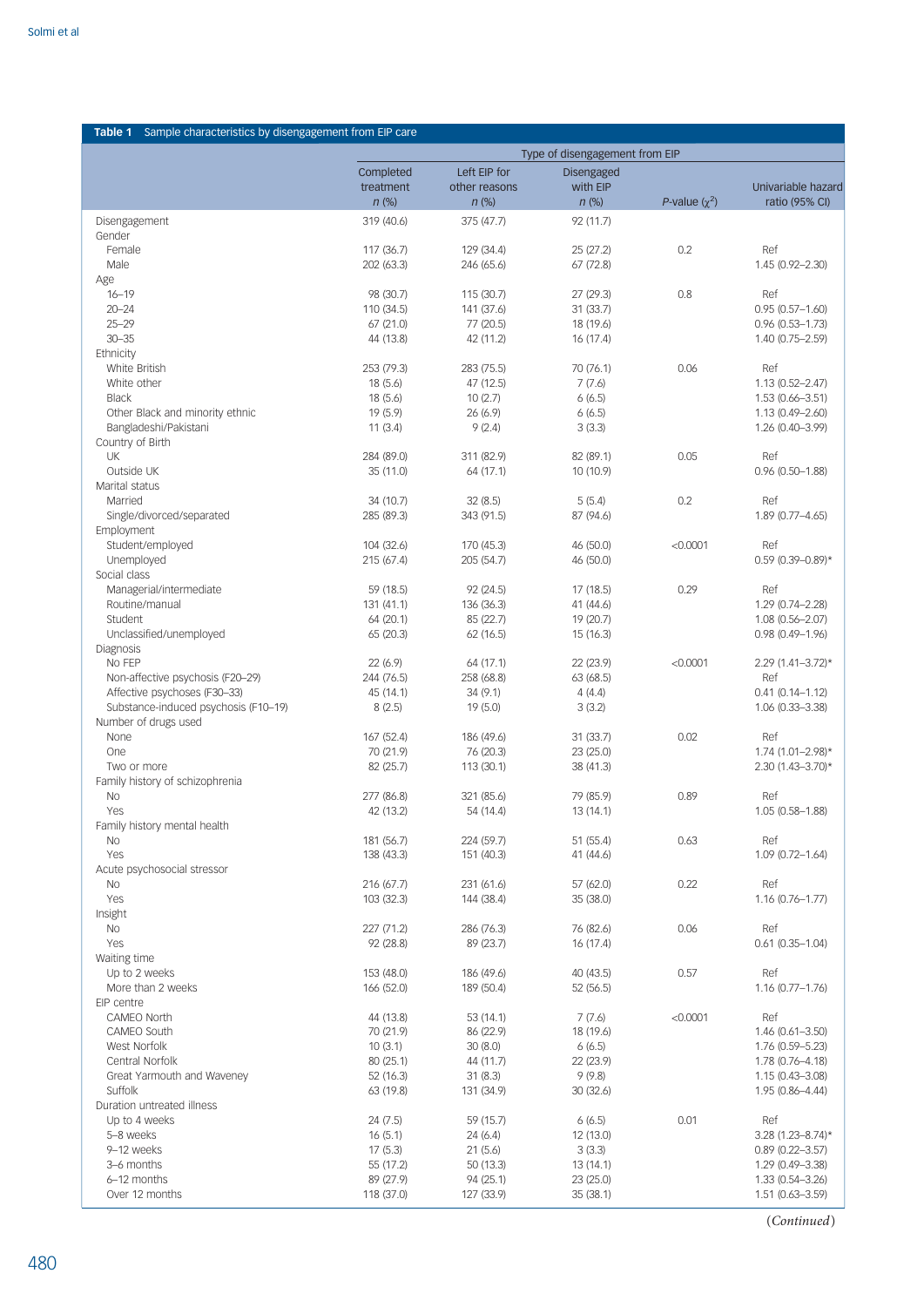<span id="page-4-0"></span>

| Table 1<br>(Continued)                                                                                                                                                                                                              |              |              |               |         |                                      |
|-------------------------------------------------------------------------------------------------------------------------------------------------------------------------------------------------------------------------------------|--------------|--------------|---------------|---------|--------------------------------------|
|                                                                                                                                                                                                                                     | Mean (s.d.)  | Mean (s.d.)  | Mean (s.d.)   | P-value | Univariable hazard<br>ratio (95% CI) |
| Manic symptoms                                                                                                                                                                                                                      | 0.09(0.9)    | $-0.05(1.1)$ | $-0.08(0.8)$  | 0.11    | $0.86$ (0.69-1.06) <sup>a</sup>      |
| Depressive symptoms                                                                                                                                                                                                                 | 0.04(1.0)    | $-0.03(0.9)$ | $-0.05(1.0)$  | 0.62    | $0.93(0.76 - 1.14)^a$                |
| <b>Delusions</b>                                                                                                                                                                                                                    | 0.10(0.9)    | $-0.09(0.9)$ | $-0.006(1.1)$ | 0.03    | $0.96(0.78 - 1.17)^a$                |
| <b>Hallucinations</b>                                                                                                                                                                                                               | $-0.02(1.0)$ | $-0.06(1.1)$ | 0.32(0.9)     | 0.004   | $1.35(1.10-1.67)^{a*}$               |
| Paranoia                                                                                                                                                                                                                            | 0.03(1.1)    | $-0.03(0.9)$ | 0.03(0.9)     | 0.05    | $1.00 (0.82 - 1.22)^a$               |
| Psychomotor poverty                                                                                                                                                                                                                 | 0.05(1.1)    | 0.01(0.9)    | $-0.22(0.9)$  | 0.06    | $0.79(0.65 - 0.95)^{3*}$             |
| First-rank delusions                                                                                                                                                                                                                | 0.09(1.0)    | $-0.01(1.0)$ | $-0.37(0.8)$  | 0.0005  | $0.71(0.59 - 0.86)^{a*}$             |
| EIP, Early Intervention in Psychosis; Ref, reference; FEP, first episode of psychosis.<br><sup>a</sup> Change in risk (hazard) of being discharged due to disengagement associated with 1 s.d. change in symptoms.<br>$* P ≤ 0.05.$ |              |              |               |         |                                      |

nonetheless highlights that a proportion of people with milder initial presentations, or those who do not later meet diagnostic criteria for FEP, may be accepted onto EIP caseloads. This raises the possibility that those who present with less severe psychopathologies may be more likely to disengage early, as evidenced in our study among those in employment at baseline. These results are also consistent with the possibility that early intervention care resulted in symptom remission in some individuals, facilitating later disengagement. Although these participants may also have been false-positive presentations to EIP services, who may require signposting to other specialist mental health services, it is also possible that they represent a group of high-risk individuals for whom EIP care has been successful during the period of observation.

Research has consistently found greater disengagement rates among individuals with a history of substance misuse $10$  or who continue to use drugs while in treatment.<sup>[11](#page-6-0)</sup> This mirrors our observations: we found that patients with substance misuse or dependency (including alcohol) issues were more likely to disengage with services, with some evidence of a dose-response association between number of substances used and risk of disengagement. We also found that participants reporting more severe hallucinations were more likely to disengage, with this association being stronger in sensitivity analyses. Here, post hoc analyses provided some weak evidence that this effect was more pronounced in people without substance use than in those with comorbid substance misuse. Although this finding warrants further attention, it tentatively suggests that individuals with comorbid mental health or behavioural issues have additional needs which may result in less disengagement with EIP services. This may be because EIP services have more intensive or regular contact with participants that have more complex morbidities. Unfortunately, we did not have information on the extent (i.e. frequency and quality) of

Table 2 Proportion of participants who completed and did not complete (with reason for discharge) full EIP care as well as median stay (months) in treatment with interquartile range ( $N = 786$ )

|                                                                                                                                                                                                                                                                                                            | $n$ (%)     | Median duration<br>of treatment |  |  |
|------------------------------------------------------------------------------------------------------------------------------------------------------------------------------------------------------------------------------------------------------------------------------------------------------------|-------------|---------------------------------|--|--|
| Completed 3 years of EIP care                                                                                                                                                                                                                                                                              | 319 (40.6%) | $35.9(35.1 - 36.0)$             |  |  |
| Disengagement (primary outcome)                                                                                                                                                                                                                                                                            | 92 (11.7%)  | 15.0 (8.2-21.2)                 |  |  |
| Moved out of area                                                                                                                                                                                                                                                                                          | 34 (4.3%)   | $5.6(3.8-10.4)$                 |  |  |
| No FFP                                                                                                                                                                                                                                                                                                     | 27 (3.4%)   | $12.3(8.5 - 26.3)$              |  |  |
| Recovery                                                                                                                                                                                                                                                                                                   | 150 (19.1%) | 15.8 (10.3-25.6)                |  |  |
| Transferred to GP                                                                                                                                                                                                                                                                                          | 14 (1.8%)   | 20.0 (14.7-20.7)                |  |  |
| Transferred to another FIP                                                                                                                                                                                                                                                                                 | 40 (5.1%)   | $8.9(4.0 - 18.1)$               |  |  |
| Transfer to another mental health service                                                                                                                                                                                                                                                                  | 56 (7.1%)   | $16.5(8.9-23.4)$                |  |  |
| Other <sup>a</sup>                                                                                                                                                                                                                                                                                         | 54 (6.9%)   | 22.7 (14.1-28.3)                |  |  |
| EIP, Early Intervention in Psychosis; FEP, first episode of psychosis; GP, general practi-<br>tioner.<br><sup>a</sup> Including participants who were stable, who requested to be discharged, who had<br>substance-induced symptoms, who died or who were under the care of the criminal<br>justice system |             |                                 |  |  |

engagement prior to discharge/disengagement, but our findings suggest this is an important area for future research. Nonetheless, over half of our sample had no documented history of substance misuse and those with more hallucinations had a higher risk of disengagement, underlining the need for EIP services to meet the heterogeneous needs of clients to prevent premature disengagement.

Finally, the high overall discharge rate (54.3%) (vis-à-vis disengagement) highlights that only a minority of people accepted on caseloads complete the full EIP care package. Although several studies have shown that positive effects of EIP are often not sustained after patient discharge, $13,15,27$  $13,15,27$  $13,15,27$  $13,15,27$  $13,15,27$  a recent trial has found some evidence that individuals assigned to extended EIP – lasting 1 year longer than the usual care package – may have better longrun outcomes in terms of social functioning (e.g. full-time employment rate).[15](#page-6-0) This suggests that longer engagement with EIP care could result in greater long-term sustainability of its positive effects and to the need for greater effort to ensure patient retention in EIP care programmes. However, we also acknowledge that length of engagement is only one of several indices that are likely to determine clinical and social outcomes following EIP care: quality of engagement is also highly relevant and it is important that engagement also results in a meaningful therapeutic alliance. As Lai and Malla[23](#page-6-0) have suggested, meaningful engagement is only likely to occur routinely when services can align their care offering to not only be efficacious but also 'caring, respectful, and nonjudgmental'. Further, they suggest clinicians 'need to be flexible in how, when, and where services are delivered, and which components of services are delivered over time.' We echo their call that disengagement should also be regarded as a multidimensional construct and that people may disengage from services in a variety of ways, or may only engage with certain aspects of care. All such issues will affect the quality of engagement and instruments that can assess such issues need to be developed, validated and deployed in future studies.<sup>[28,29](#page-6-0)</sup>

## Methodological considerations

This study had a number of strengths. We employed data from a large naturalistic cohort of EIP clients across six sites, representing 98.5% of all those people who met the inclusion criteria for the SEPEA study. At initial presentation and acceptance to services we included people who were later found not to meet a diagnosis of psychotic disorder, allowing us to identify this as a reason for disengagement. This has potential implications for service provision, as it suggests that better identification of 'at-risk' cases might result in more targeted and, potentially, cost-effective interventions. We included data on a large number of predictors, including clinical variables derived from OPCRIT, and raters were trained, showing good interrater reliability.<sup>[18](#page-6-0)</sup> However, several clinical predictors were derived from single OPCRIT items, which may have resulted in some degree of measurement error. Furthermore, although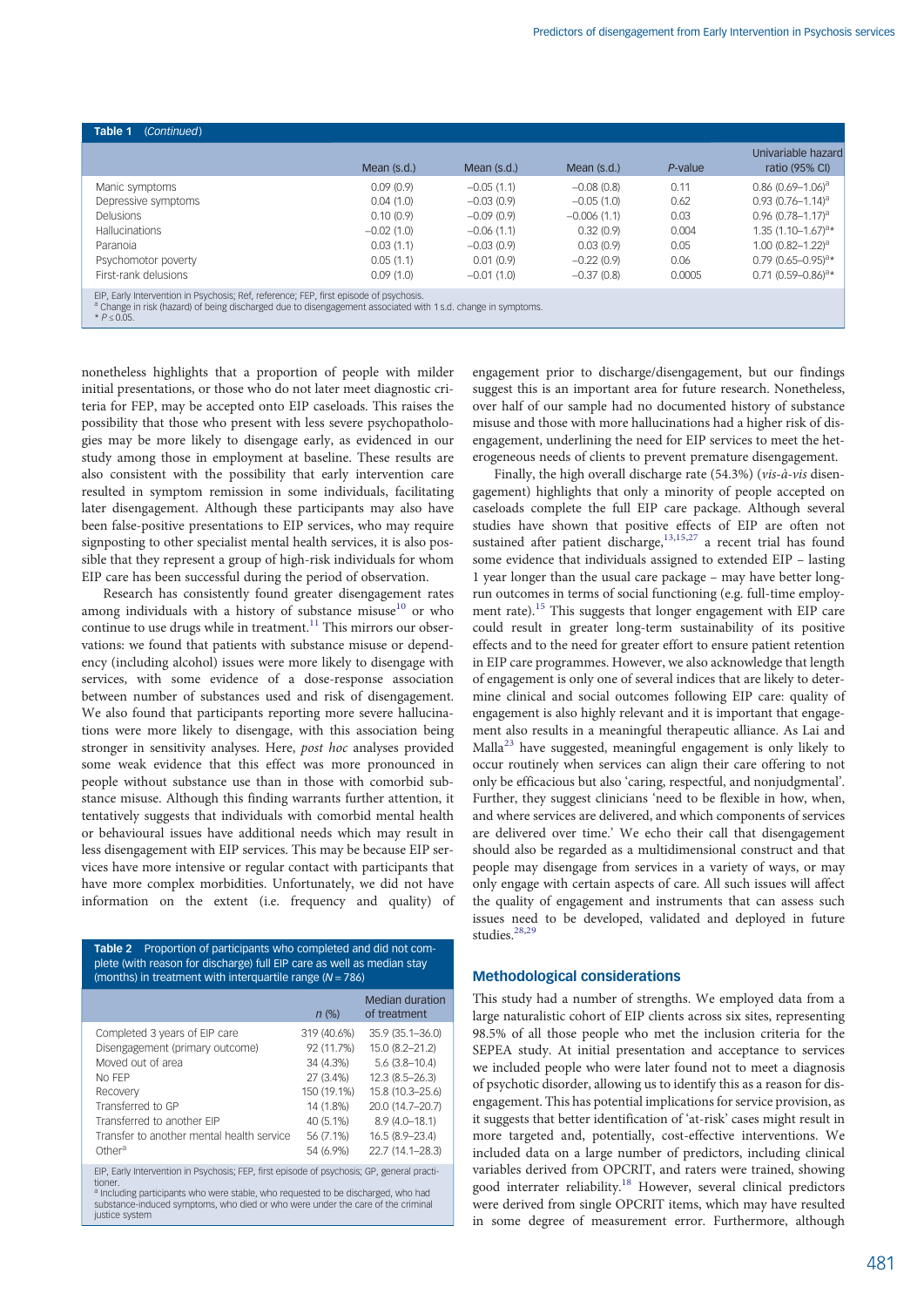<span id="page-5-0"></span>

| Table 3                 | Multivariable Cox proportional hazard model                                                                                                                                                                                                                                                                    |                                                     |
|-------------------------|----------------------------------------------------------------------------------------------------------------------------------------------------------------------------------------------------------------------------------------------------------------------------------------------------------------|-----------------------------------------------------|
|                         |                                                                                                                                                                                                                                                                                                                | Multivariable hazard<br>ratio (95% CI) <sup>a</sup> |
| Gender                  |                                                                                                                                                                                                                                                                                                                |                                                     |
| Female                  |                                                                                                                                                                                                                                                                                                                | Ref                                                 |
| Male                    |                                                                                                                                                                                                                                                                                                                | $1.61$ (0.98-2.63)*                                 |
| Marital Status          |                                                                                                                                                                                                                                                                                                                |                                                     |
| Married                 |                                                                                                                                                                                                                                                                                                                | Ref                                                 |
|                         | Single, divorced or separated                                                                                                                                                                                                                                                                                  | 1.55 (0.58-4.13)                                    |
| Age                     |                                                                                                                                                                                                                                                                                                                |                                                     |
| $16 - 19$               |                                                                                                                                                                                                                                                                                                                | Ref                                                 |
| $20 - 24$               |                                                                                                                                                                                                                                                                                                                | 1.17 (0.68-2.01)                                    |
| $25 - 29$               |                                                                                                                                                                                                                                                                                                                | $1.28(0.67 - 2.45)$                                 |
| $30 - 35$               |                                                                                                                                                                                                                                                                                                                | 1.88 (0.95-3.70)*                                   |
| EIP centre              |                                                                                                                                                                                                                                                                                                                |                                                     |
|                         | CAMEO North                                                                                                                                                                                                                                                                                                    | Ref                                                 |
|                         | CAMFO South                                                                                                                                                                                                                                                                                                    | 1.94 (0.79-4.78)                                    |
|                         | West Norfolk                                                                                                                                                                                                                                                                                                   | 1.70 (0.55-5.20)                                    |
|                         | Central Norfolk                                                                                                                                                                                                                                                                                                | $1.05(0.42 - 2.64)$                                 |
|                         | Great Yarmouth and Waveney                                                                                                                                                                                                                                                                                     | $0.88(0.30 - 2.53)$                                 |
| Suffolk                 |                                                                                                                                                                                                                                                                                                                | 1.31 (0.55-3.13)                                    |
|                         | Duration of untreated illness                                                                                                                                                                                                                                                                                  |                                                     |
|                         | Up to 4 weeks                                                                                                                                                                                                                                                                                                  | Ref                                                 |
| 5-8 weeks               |                                                                                                                                                                                                                                                                                                                | 5.19 (1.85-14.56)**                                 |
| 9-12 weeks              |                                                                                                                                                                                                                                                                                                                | $0.78(0.19 - 3.210)$                                |
| 3-6 months              | 6-12 months                                                                                                                                                                                                                                                                                                    | 1.56 (0.58–4.19)                                    |
|                         |                                                                                                                                                                                                                                                                                                                | 1.51 (0.59-3.86)                                    |
|                         | Over 12 months                                                                                                                                                                                                                                                                                                 | 1.64 (0.67-4.02)                                    |
| Employment              |                                                                                                                                                                                                                                                                                                                |                                                     |
|                         | Student/employed                                                                                                                                                                                                                                                                                               | Ref                                                 |
| Unemployed<br>Diagnosis |                                                                                                                                                                                                                                                                                                                | $0.44$ (0.28-0.69)**                                |
| NO FFP                  |                                                                                                                                                                                                                                                                                                                | 2.52 (1.49-4.26)**                                  |
|                         | Non-affective psychosis (F20-29)                                                                                                                                                                                                                                                                               | Ref                                                 |
|                         | Affective psychoses (F30-33)                                                                                                                                                                                                                                                                                   | $0.39(0.14 - 1.13)*$                                |
|                         | Substance-induced psychosis (F10-19)                                                                                                                                                                                                                                                                           | $0.66(0.19 - 2.22)$                                 |
|                         | Number of drugs used                                                                                                                                                                                                                                                                                           |                                                     |
| None                    |                                                                                                                                                                                                                                                                                                                | Ref                                                 |
| One                     |                                                                                                                                                                                                                                                                                                                | 1.66 (0.94-2.94)*                                   |
| Two or more             |                                                                                                                                                                                                                                                                                                                | 2.20 (1.30-3.72)**                                  |
|                         | Psychomotor poverty <sup>b</sup>                                                                                                                                                                                                                                                                               | $0.71$ (0.57-0.88)**                                |
|                         | First-rank delusions <sup>b</sup>                                                                                                                                                                                                                                                                              | $0.74$ (0.60-0.83)**                                |
| Hallucinations          |                                                                                                                                                                                                                                                                                                                | $1.24(0.97 - 1.58)*$                                |
|                         |                                                                                                                                                                                                                                                                                                                |                                                     |
|                         | Ref, reference; EIP, Early Intervention in Psychosis; FEP, first episode of psychosis.<br><sup>a</sup> Hazard ratio above one indicates greater likelihood of being discharged.<br><sup>b</sup> Change in risk (hazard) of being discharged due to disengagement associated with<br>1 s.d. change in symptoms. |                                                     |
|                         | *0.1 > $P$ > 0.05, ** $P \le 0.05$ .                                                                                                                                                                                                                                                                           |                                                     |

extensive, we acknowledge that the list of predictors we could investigate did not include some factors that have previously been associated with disengagement from EIP services. For instance, although not unequivocally, $^{24}$  $^{24}$  $^{24}$  evidence suggests that individuals who do not have a family member involved with treatment<sup>[9](#page-6-0)</sup> or who are not living with family<sup>[11](#page-6-0),[26](#page-6-0)</sup> disengage with EIP more frequently. In our study, we found weak evidence of greater disengagement among unmarried participants in univariable models, but we did not have data on family involvement. A recent review also highlighted that different pathways to care in individuals who experience FEP could be associated with greater stigma, poorer help-seeking atti-tudes and adherence to treatment.<sup>[30](#page-6-0)</sup> In our study we did not have information on pathways to care, although one previous study did not find evidence that this affected disengagement.<sup>[24](#page-6-0)</sup> We also did not have information on levels of social functioning and had limited power to explore associations with disengagement for some of our predictors (e.g., marital status and DUI), which could be proxies of functioning and is reflected in the imprecise estimates reported here. Our definition of early discharge due to disengagement was based on clinical information, which might have contained a degree of error. Nonetheless, for all participants

discharged early, exhaustive methods were implemented to retain clients where possible and we carefully checked all cases for inconsistencies in coding, finding only one instance of misclassification.

Francesca Solmi, Research Associate, Division of Psychiatry, University College London, UK; Abdolali Mohammadi, Specialty Doctor in Psychiatry, St. Ann's Hospital, London, UK; Jesus A. Perez, Consultant Psychiatrist, Department of Psychiatry, University of Cambridge, UK, Cambridgeshire and Peterborough Foundation Trust and National Institute for Health Research Collaboration for Leadership in Applied Health Research and Care East of England, UK; Yasir Hameed, Honorary Lecturer, Norfolk and Suffolk Foundation Trust, UK; Peter B. Jones, Professor of Psychiatry, Department of Psychiatry, University of Cambridge, UK, Cambridgeshire and Peterborough Foundation Trust and National Institute for Health Research Collaboration for Leadership in Applied Health Research and Care East of England, UK; James B. Kirkbride, Reader in Epidemiology, Division of Psychiatry, University College London, UK.

Correspondence Dr Francesca Solmi, PsyLife group, Division of Psychiatry, University College London, 6th Floor, Wing B, Maple House, 149 Tottenham Court Road, N1T 7NF, London, UK. Email: [francesca.solmi@ucl.ac.uk](mailto:francesca.solmi@ucl.ac.uk)

First received 12 Jan 2018, final revision 11 Apr 2018, accepted 12 Apr 2018

# Supplementary material

Supplementary material is available online at <https://doi.org/10.1192/bjp.2018.91>.

#### Funding

The work for this paper was supported by a Sir Henry Wellcome Research Fellowship from the Wellcome Trust (grant no. WT085540) to J.B.K.; a Sir Henry Dale Fellowship to J.B.K., jointly funded by the Wellcome Trust and the Royal Society (grant no. 101272/Z/13/Z); and a National Institute for Health Research Collaboration for Leadership in Applied Health Research and Care grant for Cambridgeshire and Peterborough (grant no. RP-PG-0606-1335) to P.B.J. The funders had no involvement in any aspect of the design of this study, preparation of results or decision to submit for publication.

## Acknowledgements

We thank the Cambridgeshire and Peterborough Foundation Trust (CPFT) and Norfolk and Suffolk Foundation Trust (NSFT) for sponsoring this research. We are indebted to all patients and staff at the six Early Intervention in Psychosis services where the Social Epidemiology of Psychosis in East Anglia (SEPEA) study took place: CAMEO North (Peterborough, CPFT), CAMEO South (Cambridge, CPFT), the West Norfolk Early Intervention Service (Kings Lynn, NSFT), the Central Norfolk Early Intervention Team (Norwich, NSFT), the Great Yarmouth and Waveney Early Intervention Service (Great Yarmouth, NSFT) and the former Suffolk Early Intervention in Psychosis Service (Stowmarket, NSFT). We thank the National Institute for Health Research Clinical Research Network: Eastern (formerly the Mental Health Research Network) for the invaluable support provided to the study. We are grateful for the dedicated help of all assistant psychologists and Clinical Studies Officers who contributed to data collection. We thank all clinicians who completed Operational Criteria Checklist for Psychotic Illness and Affective Illness (OPCRIT) assessments for the SEPEA study.

### References

- 1 National Institute for Health and Care Excellence (NICE). Psychosis and Schizophrenia in Adults: Prevention and Management. NICE, 2014. Available at: http://nice.org.uk/guidance/cg178.
- 2 National Institute for Health and Care Excellence (NICE). Implementing the Early Intervention in Psychosis Access and Waiting Time Standard: Guidance. NHS England, 2016.
- 3 Marshall M, Lewis S, Lockwood A, Drake R, Jones P, Croudace T. Association between duration of untreated psychosis and outcome in cohorts of firstepisode patients. Arch Gen Psychiatry 2005; 62: 975–83.
- 4 McGorry PD. Early intervention in psychosis. J Nerv Ment Dis 2015; 203: 310–8.
- 5 Stafford MR, Jackson H, Mayo-Wilson E, Morrison AP, Kendall T. Early interventions to prevent psychosis: systematic review and meta-analysis. BMJ 2013; 346: f762.
- 6 Mihalopoulos C, Harris M, Henry L, Harrigan S, McGorry P. Is early intervention in psychosis cost-effective over the long term? Schizophr Bull 2009; 35: 909–18.
- 7 McCrone P, Craig TKJ, Power P, Garety PA. Cost-effectiveness of an early intervention service for people with psychosis. Br J Psychiatry 2010; 196: 377–82.
- 8. Chan TCW, Chang WC, Hui CLM, Chan SKW, Lee FHM, Chen EYH, Rate and predictors of disengagement from a 2-year early intervention program for psychosis in Hong Kong. Schizophr Res 2014; 153: 204–8.